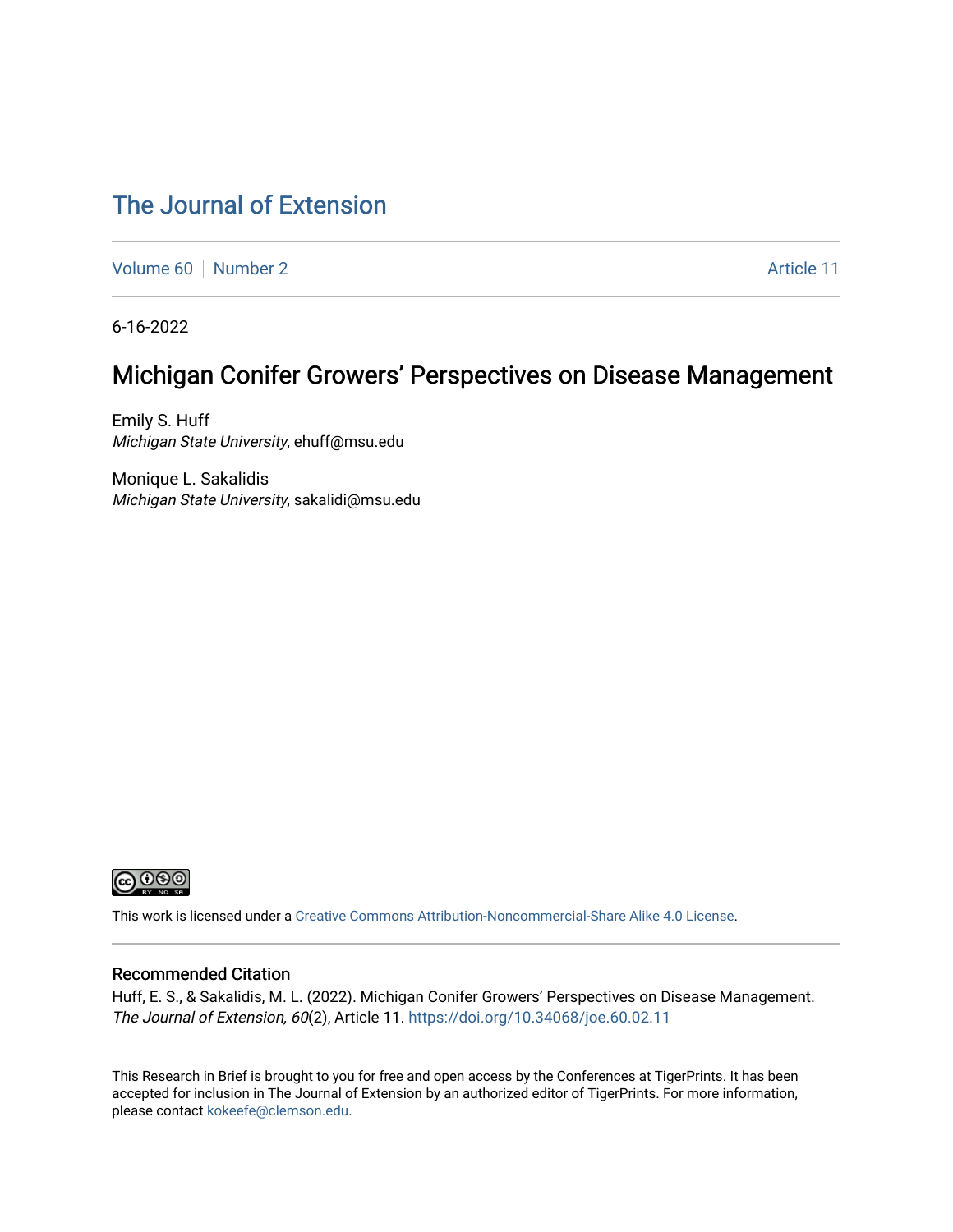### Michigan Conifer Growers' Perspectives on Disease Management

#### Cover Page Footnote

Thank you to Em McConnell and Anne Johnson for assistance with survey mailing, data entry and data summaries. Funding for this project was provided by Project GREEEN and AgBioResearch at Michigan State University. Thank you to the Michigan conifer growers who took the time to respond online or through mail. Finally, thank you to the two anonymous reviewers whose feedback greatly improved the manuscript.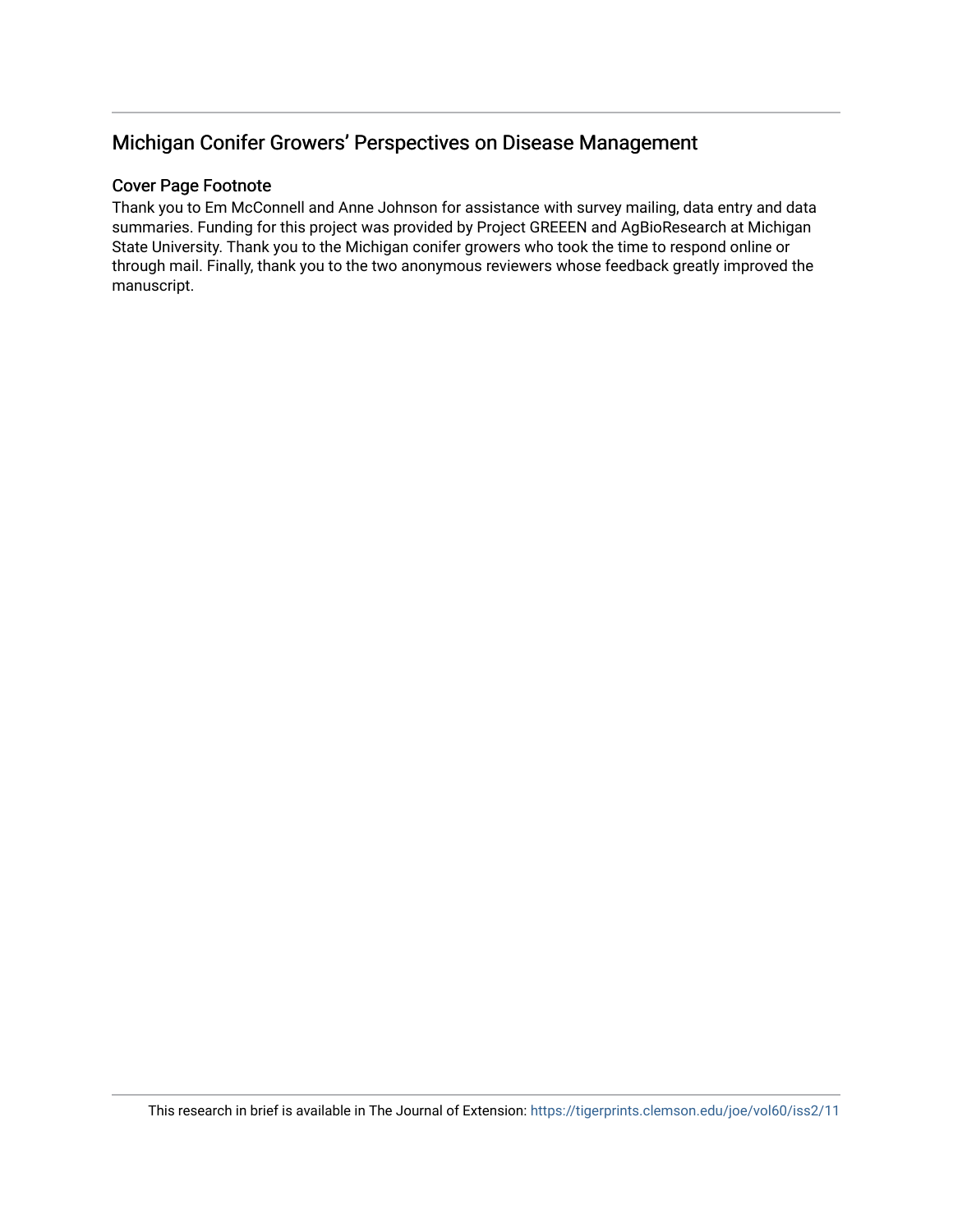

# **Michigan Conifer Growers' Perspectives on Disease Management**

 $EMILY S. HUFF<sup>1</sup> AND MONIQUE L. SAKALIDIS<sup>1</sup>$ 

AUTHORS: 1Michigan State University.

**Abstract**. A survey of commercial nursery and Christmas tree growers was implemented online and by mail in 2018 to understand disease issues and information preferences. Overall, the majority of the respondents reported that they prefer online sources of information and many are using Extension bulletins and sources. Cultural, chemical, and weed control methods were considered extremely effective by participants and very few used biological control methods to control disease. Participants identified spruce decline, boxwood blight, and hemlock woolly adelgid as emerging disease threats, so future information to growers should focus on identification and management of these threats.

#### **INTRODUCTION**

The nursery crop industry in the United States was valued at \$4.65 billion as of 2007 (National Agricultural Statistics Service, United States Department of Agriculture [NASS, USDA], 2007b). The economic impact of Michigan's nursery, perennial production, Christmas tree, turf production, landscaping, and lawn care industries was \$5.71 billion as of 2012 (Knudson & Peterson, 2012). Climate, soils, and a centralized location to large domestic markets combine to make Michigan a national leader in the production of landscape nursery stock and Christmas trees. Michigan is the third largest producer of Christmas trees in the United States behind Oregon and North Carolina. Michigan ranks 11th in the nation in nursery stock sold. The most recently available report, published in 2008, indicated that Michigan ranked 10th nationally in nursery worker employment (with 7,555 permanent and temporary jobs) and approximately 57% of total production was sold wholesale with 31% being sold wholesale to landscape service firms (Hall et al., 2020). Diseases are important limiting factors in crop production and are also drivers of increasing operation costs; there were 3.9 million pounds of chemicals applied to nursery crops in 2006 (NASS, USDA, 2007a). Disease issues affecting conifers in Michigan include a range of fungal and oomycete pathogens that attack the roots, wood, and foliage of these plants throughout different age classes. These pathogens cause needle loss, branch and tip dieback, and, in some cases, tree and seedling mortality. Some key pathogens the affect conifers include the suite of fungal pathogens behind "Spruce Decline," unculturable rust diseases such as Weir's cushion rust, and the root rot *Phytophthora* species.

Extension educators; nursery, seedling, and Christmas tree growers; and other industry professionals in Michigan have identified the need for efficient and rapid diagnoses of diseases affecting conifers and other woody ornamentals as a pressing issue. These concerns, however, have been expressed by specific individuals; the extent to which the entire conifer grower community in Michigan faces these challenges is unknown. Crop-growing conditions (monoculture) and the addition of moisture and nutrients promote pathogen proliferation, so early detection, efficient containment, and eradication of plant pathogens is crucial. Once a plant pathogen is suspected, it must be properly identified and surveyed. Alongside timely and accurate identification of disease-causing agents, mitigation strategies need to be updated or developed. Current chemical treatment plans are based on anecdotal grower experiences or recommendations from university educators and other industry professionals. The labels on treatment chemicals give instructions limited to few species and may not be legally used in tree species that are commonly cultivated. There is an urgent need to review currently used disease treatments and scientifically validate them. Similarly, a new methodology that objectively identifies the most at-risk tree crops and the most serious pathogens and mitigation strategies of concern to growers, diagnostic labs, agencies, and extension educators is needed. Finally, research findings need to be communicated back to stakeholders and end users using optimized information, communication materials, and methods.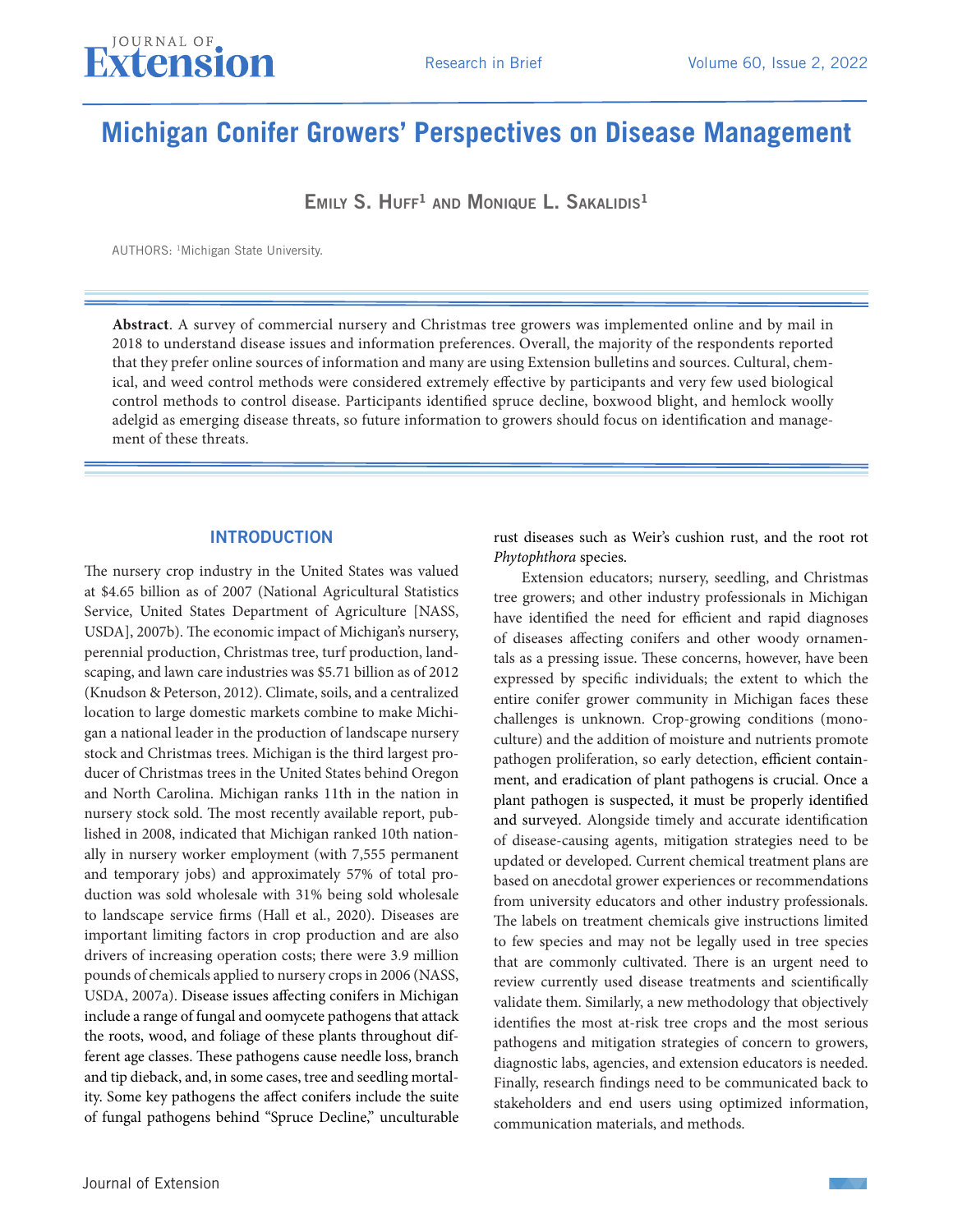Therefore, there is a strong need to understand the challenges and issues faced by conifer growers to provide timely and effective Extension services to these individuals and to support their efforts statewide. This study implemented a statewide survey to systematically evaluate stakeholders and end user's needs, concerns, and perspectives in relation to conifer disease issues.

#### **METHODS**

A hybrid survey was distributed through mail and online in 2018 to a list of all known Michigan nursery, seedling, and Christmas tree growers, as provided by Extension educators working in the state ( $N = 587$ ). The survey instrument was developed with a group of key stakeholders and included the following sections: Background, Species and Diseases, Effectiveness of Current Practices, Barriers, Information Seeking Behaviors, Monitoring Behaviors, Regulatory Pressures, and Research Needs. The survey was first sent to LISTSERVs maintained by Extension educators via an online link generated in the Qualtrics survey platform. Then, postcards, mail surveys, and follow-up surveys for non-responders were prepared and sent to firms across the state. The results reported below may not add to 100%, as participants could select more than one option. Additionally, there were individuals that did not respond to certain questions (item non-response); percentages reflect only a portion of the number of individuals in a given category that responded to the question. This is a more conservative summary of results, as it is impossible to speculate why an item was left blank.

#### RESULTS

There were 30 mail surveys and 16 emails that were returned as undeliverable. A total of 87 responses were received via mail and by the online link of the survey for an adjusted response rate of 16%. A statistical comparison of early and late responders to test for non-response bias (ANOVA, R statistical software) revealed no significant differences in the type of farm, number of trees managed, or a composite number of conifer species grown. Responses were received from 36 counties and the average number of acres cultivated by respondents was 356.

Of the respondents that answered what type of farm they operated  $(n = 80)$ , 47% grew Christmas trees, 31% grew large Ball and Burlap nursery trees, and 17% grew container nursery trees. Less than 10% grew bare root seedlings, potted liners, and plastic liners in greenhouses.

Half of respondents grew some type of coniferous tree: 24% grew deciduous trees, 16% grew shrubs, 14% grew woody perennials, and 8% grew ground cover. Results do not add to 100%, as some respondents grew multiple tree types. The most commonly grown species were Colorado blue

spruce (*Picea pungens*), white pine (*Pinus strobus*), Fraser fir (*Abies fraseri*), Norway spruce (*Picea abies*), Black Hills spruce (*Picea glauca* var. densata), concolor fir (*Abies concolor*), and Canaan fir (*Abies balsamea* var. phanerolepis). The most common diseases encountered were Rhizosphaera needle cast (called needle blight on the survey) of spruce, Phytophthora root rot, spruce decline, Diplodia tip blight, and Rhabdocline needle cast, as measured by the number of times a respondent listed the disease in the Top 10 Diseases Encountered question. Respondents most commonly avoided planting Colorado blue spruce and Douglas fir due to concerns about disease vulnerability.

Respondents indicated that cultural (e.g., water mechanical and site selection), weed control, and chemical control measures were quite effective (Figure 1), while biological agents were not typically used by growers. The most commonly reported barrier to disease control was lack of effective products (10%) followed by lack of information (8%).

The most commonly used sources of information by respondents were Michigan State University (MSU) Extension bulletins and websites  $(n = 18)$  followed by the MSU Christmas Tree pest management guide  $(n = 16)$ . Fifteen respondents personally contacted MSU Extension educators, and 14 respondents reported contacting other growers. Only 11 respondents indicated that they needed additional materials, which included resources for identifying diseases and timing pesticide applications. The emerging diseases indicated by respondents were spruce decline, boxwood blight, and hemlock woolly adelgid. Nearly half of respondents (n = 35) reported having monitoring/scouting programs, with the most common timing being whenever they are out in the field. Finally, respondents' preferred modes of communication were Extension bulletins ( $n = 31$ ) and websites ( $n =$ 28). Of the 32 respondents who answered the question about participating in a future annual growers survey, 81% were willing to participate. Of those willing to participate, 90% preferred to answer a questionnaire in the winter and 95% preferred a web-based format. The remaining 5% preferred either a paper questionnaire or an in-person format.

#### **DISCUSSION**

With fewer extension educators covering expanding industries and the limited time of growers to attend in person meetings, or even listen to webinar recordings, methods of efficient engagement are critical to ensure stakeholders and the extension community receive timely and relevant knowledge. Methods like annual online surveys may ensure that resources are directed towards critical research to serve these communities, as defined by the individual growers in those communities.

A 30-question survey was distributed to 587 conifer growers in Michigan; 16% of the surveys were returned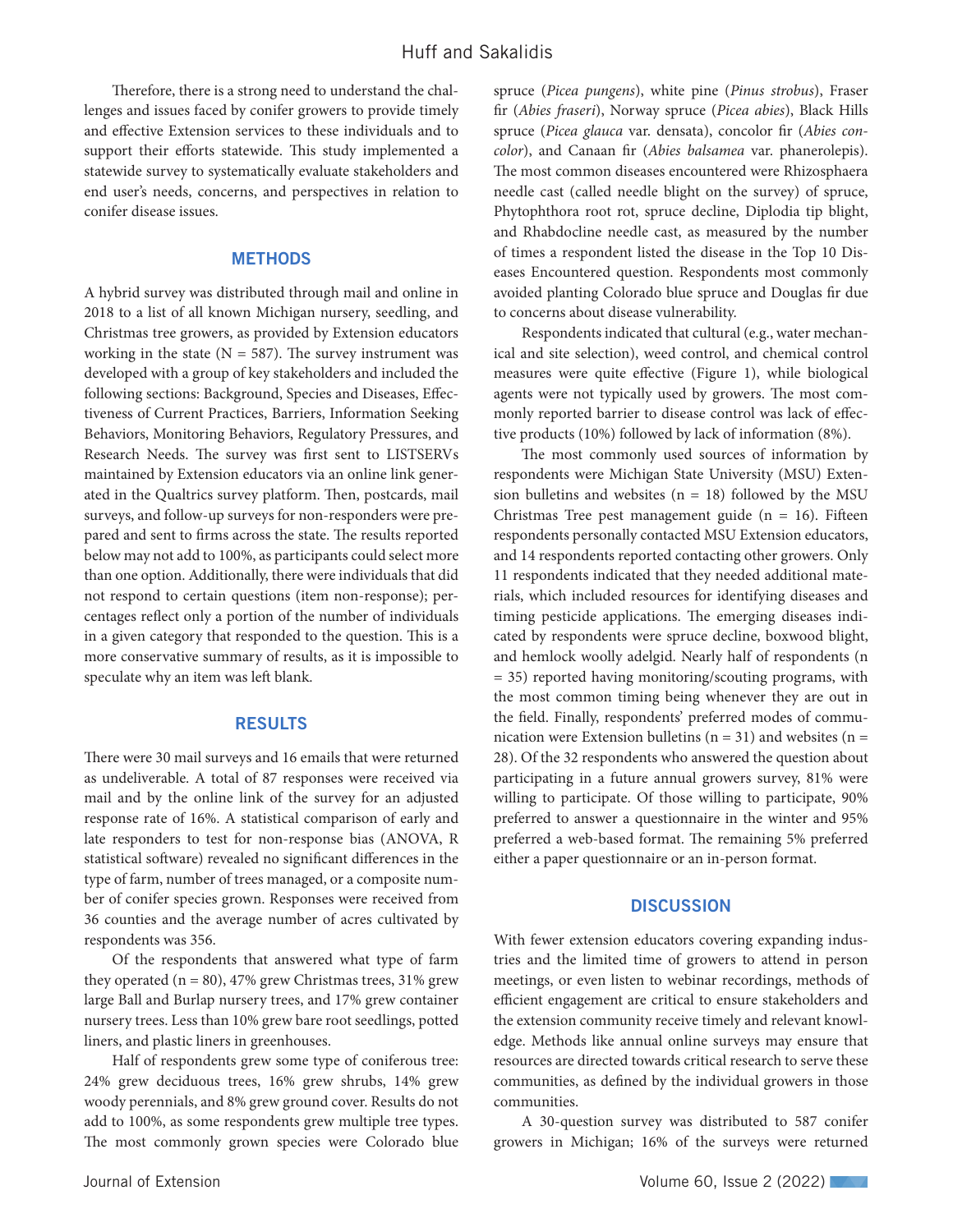

**Control measure effectiveness** 

Figure 1. Participant ranking of control measure effectiveness.  $1 =$  *Extremely effective*,  $5 =$  *Not effective at all*,  $6 =$  *I do not use this control measure*.